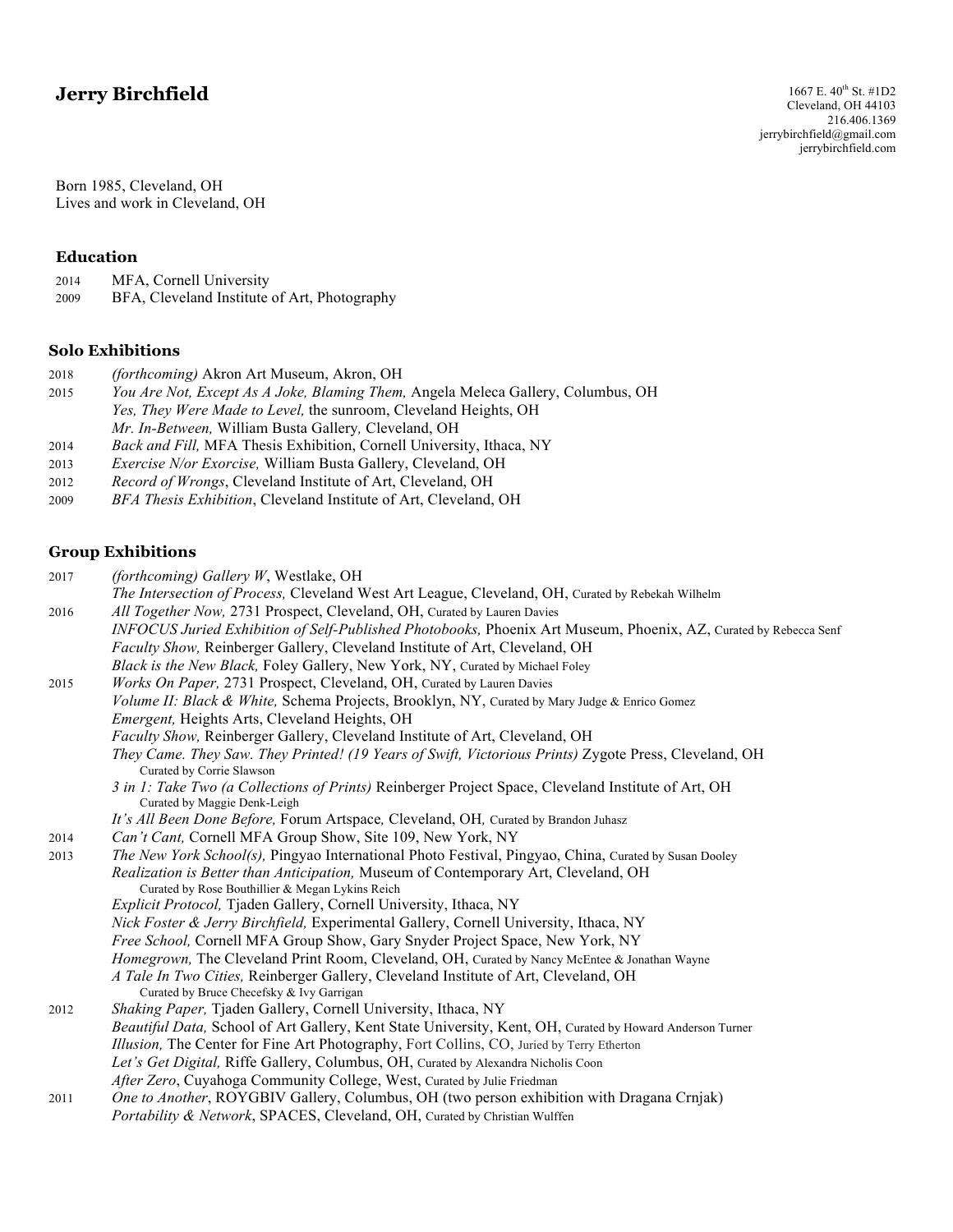|      | Image/Object/Material: Recent Works by Christi and Jerry Birchfield, Arts Collinwood Gallery, Cleveland, OH    |
|------|----------------------------------------------------------------------------------------------------------------|
|      | Celestial Skies: Real & Imagined II, Cleveland Clinic, Cleveland, OH, Curated by Jennifer Finkel               |
| 2010 | Degrees of Separation, Cleveland Institute of Art, Cleveland, OH, Curated by Karl Anderson                     |
|      | Outer Space: The American Odyssey, 1025 Huron Rd. Cleveland, OH, Curated by Michelle Murphy & Cetusss          |
|      | 84th Annual International Competition: Photography, Print Center, Philadelphia, PA, Juried by Ingrid Schaffner |
|      | Building Peers, Reinberger Gallery, Cleveland Institute of Art, Cleveland, OH, Curated by Saul Ostrow          |
| 2009 | Terra Non Firma, Front Room Gallery and Legation Gallery, Cleveland, OH, Curated by Mark Keffer                |
|      | This Is Not A Photograph: Contemporary Approaches To Photography, Cleveland Foundation, Cleveland, OH          |
|      | Curated by Jennifer Friess                                                                                     |
|      | Print Center 83rd Annual Exhibition, Print Center, Philadelphia, PA. Juried by Shelly Bancroft & Peter Nesbett |
| 2008 | Positioning the Real: The Authentic Artifice, Cleveland Foundation, Cleveland, OH. Curated by Paula Burleigh   |
|      | <i>Friends of Photography</i> , Toledo Museum of Art, Toledo, OH. Juried by Todd Hido                          |

## **Presentations & Projects**

| 2016 | Bound: Art Book & Zine Fair, MOCA, Cleveland, OH, Artist Book Release: Yes, They Were Made to Level (book)        |
|------|-------------------------------------------------------------------------------------------------------------------|
|      | Ink House, invitation to make a series of mono prints                                                             |
|      | World Building, SGC International print portfolio                                                                 |
| 2015 | Mimeo Revolution, Book & Zine Fair, MOCA, Cleveland, OH, Artist Book Release: Yes, They Were Made to Level (zine) |
|      | Publications and Multiples Fair, Baltimore, MD, Artist Book Release: So To Speak                                  |
| 2014 | Cleveland Institute of Art, Painting & Drawing departments, Artist talk                                           |
|      | Cleveland Institute of Art, Photography & Video department, Artist talk                                           |
|      | International Center of Photography, Alternative Art class with Bernard Yenelouis, Artist talk                    |
|      | Caring for the Commons, SGC International print portfolio                                                         |
| 2013 | Bellwether Summer Film Series, curated film and TV segments and feature for screening at the Transformer Station  |
| 2011 | Cleveland State University, Photography II & III classes with professor Mark Slankard, Artist talk                |
|      | ROGBIV, One to Another, Artist talk                                                                               |
|      |                                                                                                                   |

### *Monothon,* Zygote Press, invitation to make a series of mono prints

## **Awards**

| 2013 |  | The John Hartell Graduate Award, Cornell University |  |  |  |  |  |  |  |
|------|--|-----------------------------------------------------|--|--|--|--|--|--|--|
|      |  |                                                     |  |  |  |  |  |  |  |

- 2011 Ohio Arts Council 2011 Individual Excellence Award
- 2009 The First Agnes Gund Traveling Award, The Cleveland Institute of Art

## **Residencies**

2015 Vermont Studio Center

## **Bibliography**

| 2015 | Peter Tonguette, "Print process gives Jerry Birchfield's photos of ordinary objects an eerie beauty"                              |
|------|-----------------------------------------------------------------------------------------------------------------------------------|
|      | http://www.dispatch.com/content/stories/life_and_entertainment/2015/11/29/1-through-a-lens-darkly.html                            |
|      | Anne Evans "Jerry Birchfield: Shifting Photography"                                                                               |
|      | http://www.columbusunderground.com/event/exhibit-jerry-birchfield-shifting-photography                                            |
|      | David Andrew Frey, "New Artists Feature, Spring 2015" http://culturehall.com/                                                     |
|      | Rose Bouthillier, "Jerry Birchfield: Mr. In-Between," http://arthopper.org/jerry-birchfield-mr-in-between/                        |
|      | Christopher Lynn, "It's All Been Done Before at Forum Artspace" temporaryartreview.com/its-all-been-done-before-at-forum-artspace |
|      | Rose Bouthillier, "It's All Been Done Before" arthopper.org/its-all-been-done-before                                              |
|      | Karl Anderson, "Jerry Birchfield: Nothing is as It Seems" Exhibition Catalog, Mr. In-Between                                      |
| 2014 | Saul Ostrow, "Photography's Absences and the Presence of Another" Cornell MFA Exhibition Catalog                                  |
|      | Max Marshall "Sore" http://latentimage.us/2014/01/21/jerry-birchfield-sore                                                        |
|      | Sarah Demeuse, "Jerry Birchfield: On Levity, Bad Camouflage, and Mutual Seeing"; Rose Bouthillier, "One Thing, Then               |
|      | Another, And: An Interview with Jerry Birchfield," Exhibition Catalog, Realization is Better than Anticipation                    |
|      | Gary Sampson, "A Dispositif Engaged: Jerry Birchfield" Cornell MFA Exhibition Catalog                                             |
| 2012 | Christopher A. Yates, "Power of computer to transform creativity energizes Riffe Gallery show"                                    |
|      | http://www.dispatch.com/content/stories/life_and_entertainment/2012/05/13/tech-nique.html                                         |
| 2011 | Association Vol. 5: "untitled, Jerry Birchfield MFA '14"                                                                          |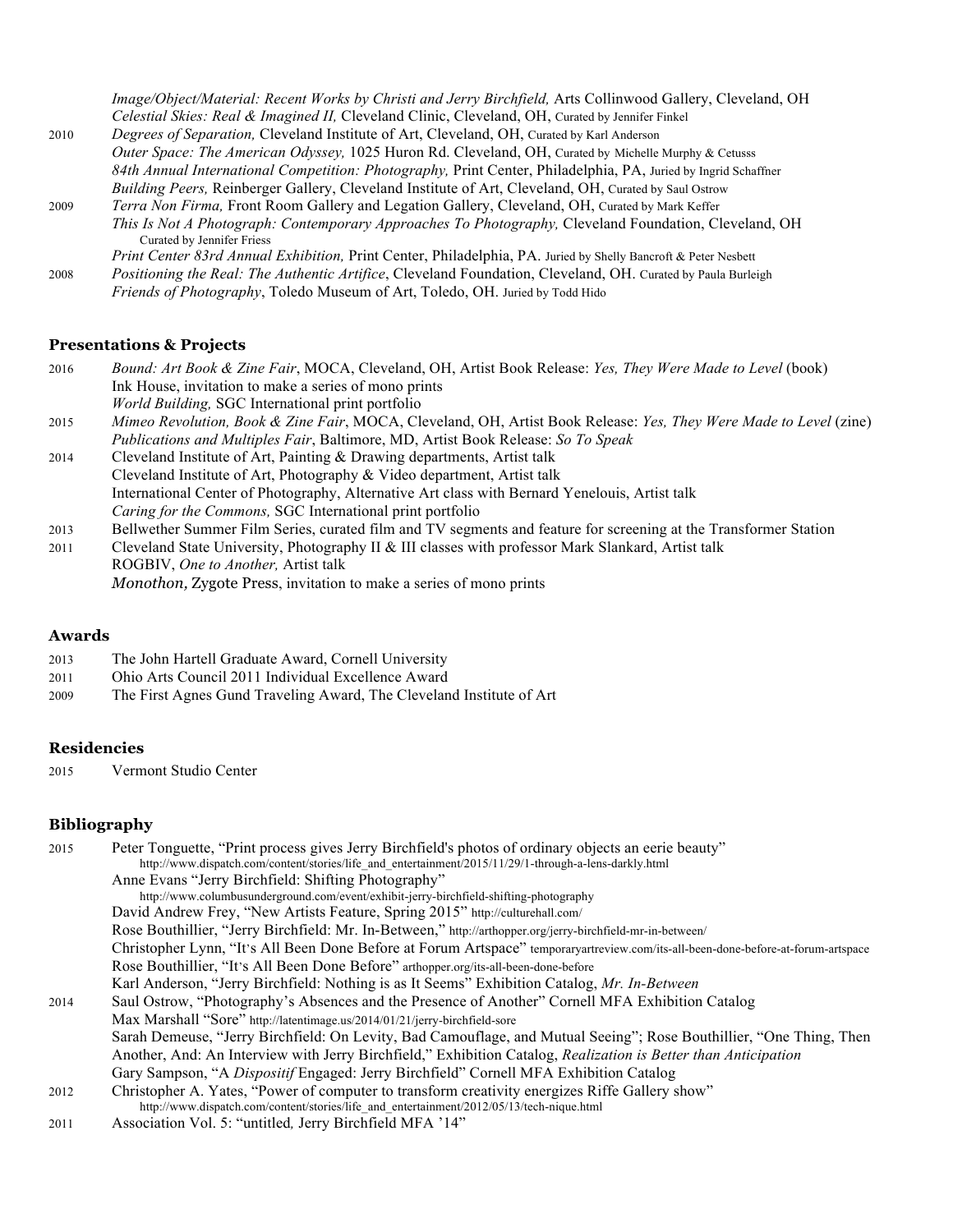#### **Charitable Benefits**

| 2015 | ArtCares, AIDS Taskforce of Greater Cleveland, OH |
|------|---------------------------------------------------|
| 2013 | HEX, Museum of Contemporary Art, Cleveland, OH    |
| 2012 | Monster Drawing Rally, SPACES, Cleveland, OH      |
|      | ArtCares, AIDS Taskforce of Greater Cleveland, OH |
| 2011 | Monster Drawing Rally, SPACES, Cleveland, OH      |
|      | Pop Royalty, SPACES, Cleveland, OH                |
| 2008 | ArtCares, AIDS Taskforce of Greater Cleveland, OH |

#### **Institutional Collections**

Avery Denison, Cleveland, OH Balance Product Development, Cleveland, OH Cleveland Art Association, Cleveland, OH The Cleveland Clinic, Cleveland, OH Dealer Tire, Cleveland, OH Zuckerman Museum of Art, Kennesaw, GA Phoenix Art Museum, Phoenix, AZ

#### **Selected Private Collections**

Fred and Laura Bidwell, Cleveland, OH Robert Bostwick, Cleveland, OH Rose Bouthillier, Cleveland, OH Joanne Cohen, Cleveland, OH John Davies, Cleveland, OH David Deming, Cleveland, OH Michael and Mary Gentile, Cleveland, OH Mark Keffer, Cleveland, OH Kent Kleinman and Lisa Pincus, New York, NY Lisa Kurzner, Cleveland, OH Jack and Linda Lissauer, Cleveland, OH Angela Meleca, Columbus, OH Edward Olszewski, Cleveland, OH Carl Ostendarp, Ithaca, NY Saul Ostrow, New York, NY Douglas Paige, Cleveland, OH Cynthia Prior, Cleveland, OH Neil Rector, Columbus, OH Gary Sampson, Cleveland, OH

#### **Teaching Experience**

2014-Present Cleveland Institute of Art, Adjunct Faculty / Lecturer PHV26700 Photography & Video Department, *Photo Major 2.1: Narrative Structures* CEPH50000 PC Photography & Video Department Pre-College: *Still & Moving Image* IME40201 Photography & Video Department, *BFA Thesis & Exhibition: Photography & Video* PHV270 Photography & Video Department, *The Fine Art of Silver Print* FND130P Photography & Video Department, Freshman Elective, *Still & Moving Image: Optics, Form & Content* PHV295 Photography & Video Department, Photo 1: Introduction to Photography CEPH25000 Continuing Education Department, View Camera: Black & White Large Format Photography FND107 Foundation Department, *Design 1*

> Cuyahoga Community College, Adjunct Faculty VCPH1450 Visual Communication & Design / Photography, *Digital Imaging 1*